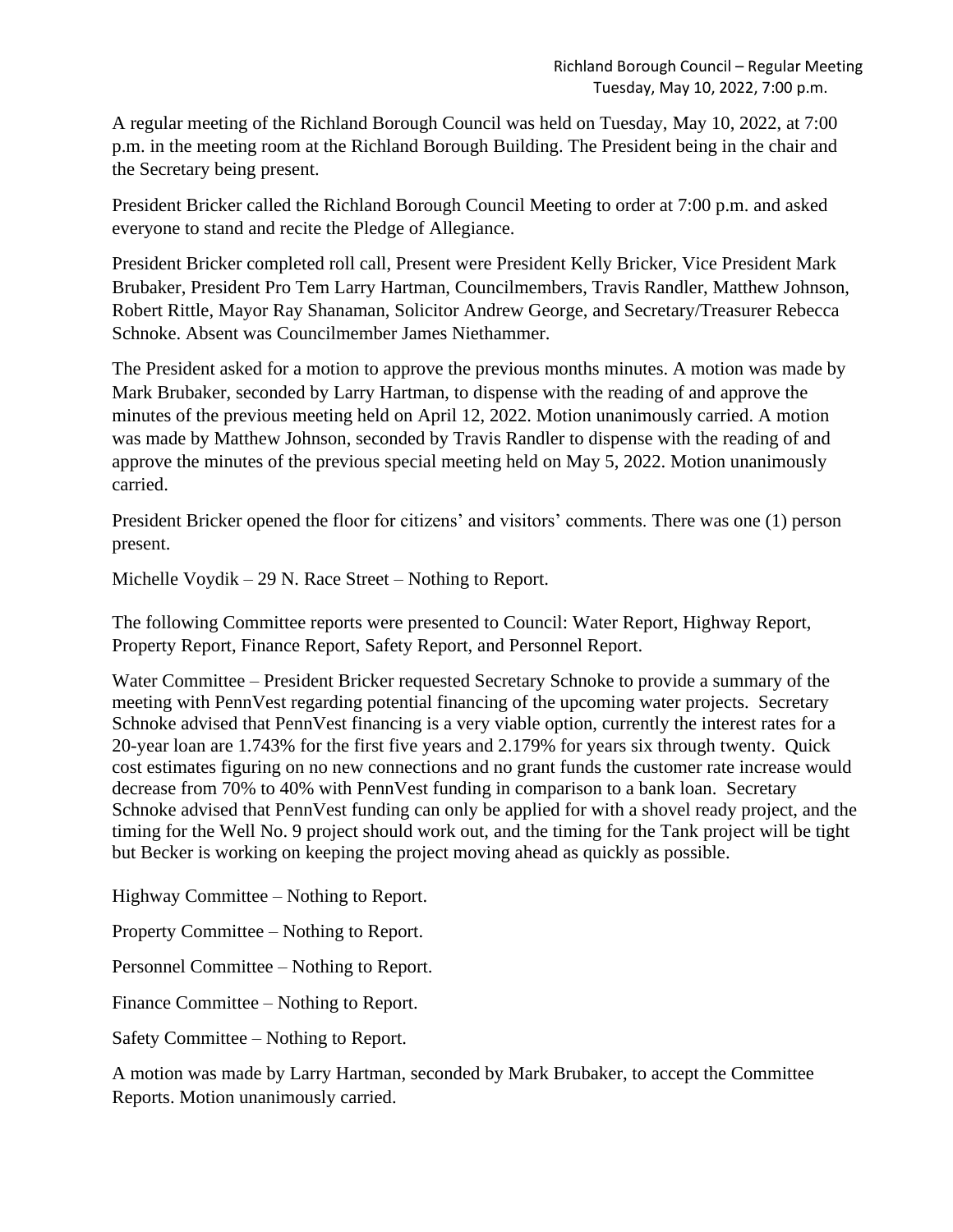The following reports were presented to Council: Mayor Report, Road Supervisor Report, Office Report, Solicitor Report, Code Enforcement, and State Police Report.

Mayor Report – None submitted.

Road Supervisor's Report – There were no questions on the report.

Water Report – There were no questions on the report.

Office Report – There were no questions on the report.

Solicitor's Report – There were no questions on the report.

Code Enforcement Officer Report – There were no questions on the report.

Police Report – There were no questions on the report.

MRJA Report – Meeting was held May 2, 2022, electronic copies of the monthly reports are on file and available for viewing upon request, the next meeting will be held June 6, 2022.

A motion was made by Travis Randler, seconded by Robert Rittle, to accept the Officials Reports. Motion unanimously carried.

The Financial Reports for March 2022 were submitted by Secretary/Treasurer Rebecca Schnoke. A motion was made by Travis Randler, seconded by Mark Brubaker to approve the Financial Report and have it on file for Audit. Motion unanimously carried.

The Financial Reports for April 2022 were submitted by Secretary/Treasurer Rebecca Schnoke. A motion was made by Travis Randler, seconded by Mark Brubaker to approve the Financial Report and have it on file for Audit. Motion unanimously carried.

The invoices were presented and reviewed by Councilmember Travis Randler. A motion was made by Matthew Johnson, seconded by Robert Rittle, to pay all the invoices submitted; Motion unanimously carried.

A motion was made by Travis Randler, seconded by Matthew Johnson, to ratify the bills paid; Motion unanimously carried.

The following communications were received:

- February 2022 Monthly Municipal Report from Eagle Disposal (6.20 Tons).
- 4 Zoning/Building Permits Issued
	- o C & L Siding LLC (8 W. New St. Deck), Vision Solar (107 S. Race St. Solar Panels)' A-Z Fencing LLC (213 E. Main St. Fence), Stanley Smith (134 E. Main St. Shed).
- UGI submitted HOP application for 111 Walnut Street to extend the gas main.
- Humane Society notice of stray dog surrendered.
- Lebanon County Commissioners 4/21/22 Meeting Highlights.
- Lebanon County Conservation, 2022 Tire Collection Event turn out letter.
- Approval letters from Millcreek Township & Myerstown Borough for Fire Police support for the upcoming June 18, 2022, Fireman's Parade.
- 2022 Liquid Fuels allocation in the amount of \$43,771.21 received.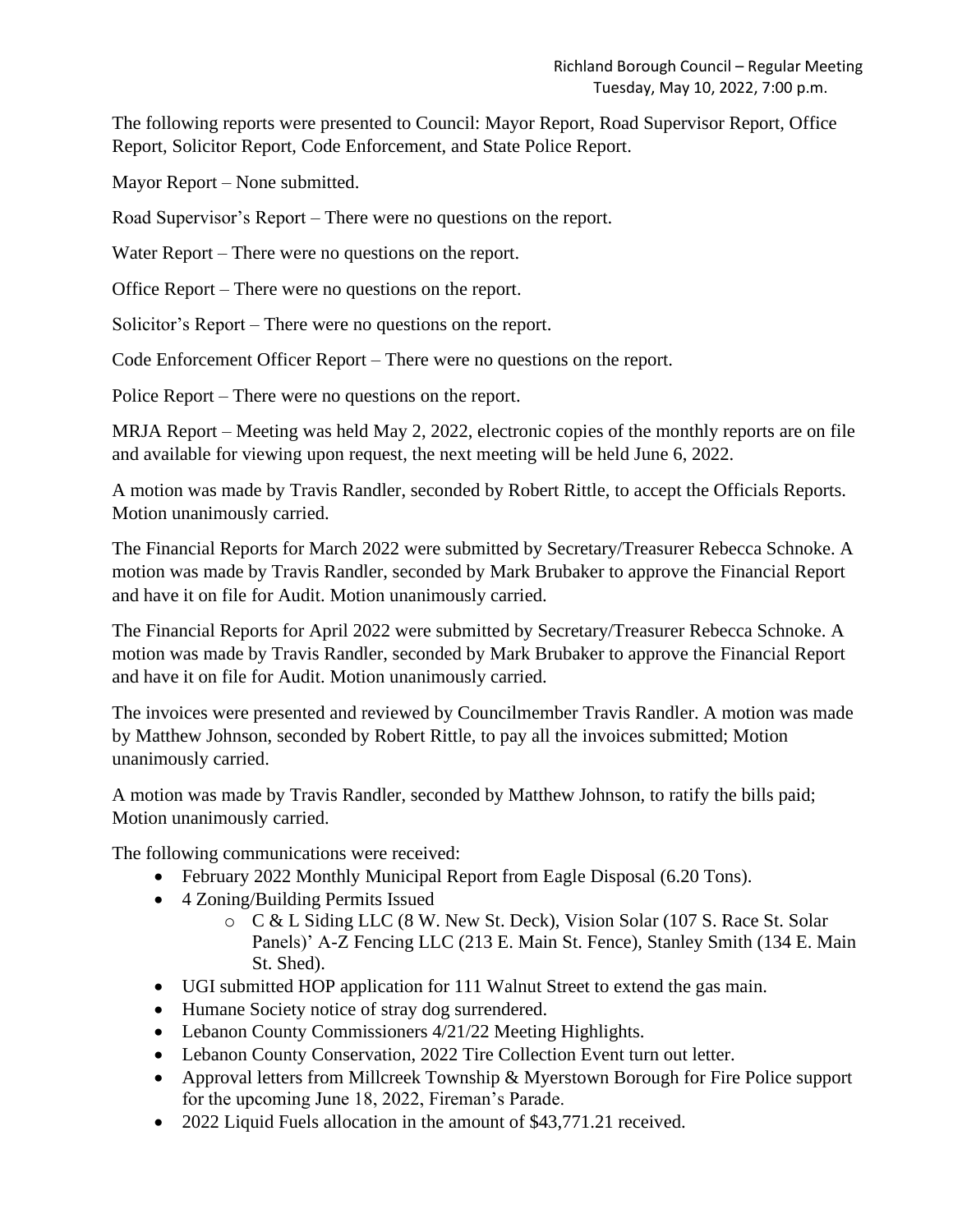Old Business:

President Bricker provided an update regarding the Voydik Zoning Hearing Board Appeal (Case No. 2-21). The Zoning Hearing Board final decision was made on April 25,2022 and mailed on April 26, 2022. The final decision states that the appeal of Andrew P. Voydik and Michelle A. Voydik is denied and that the appellant may file an appeal within 30 after the decisions entry date of April 26, 2022.

President Bricker advised that Dwight Belleman and John Johnson expressed concerns regarding some issues with the large dump truck frame, President Pro Tem Larry Hartman advised that the truck be taken to Kenworth to acquire an estimate for the repairs. The estimate for the repairs in the amount of \$12,291.00 to include replacing the frame with a stainless steal frame which should increase the life of the frame, sand blasting, painting, and sealing from the cab to the rear pull plate area. A motion was made by Robert Rittle, seconded Mark Brubaker, to approve the repairs in the amount of \$12,291.00, to be complete as soon as possible in preparation for the 2022 snow plowing season; Motion unanimously carried.

President Bricker advised that Becker Engineering has been reviewing the Richland Borough Water Company Rules and Regulations for Construction of water facilities, as they have not been reviewed in a very long time. President Bricker, Vice president Mark Brubaker, Dwight Belleman, and John Johnson met with Rob Hallman of Becker Engineering to look over and review the current rules and regulations to identify any verbiage to be updated. The revised document is complete, and if approved will be in place prior to the ELM Steet Development. A motion was made by Matthew Johnson, seconded by Larry Hartman, to approve the revised Rules & Regulations for construction of water facilities; Motion unanimously carried.

## New Business:

Sealed bids received for the 2022 Alley Repairs were opened at 7:18 pm. Two bids received: Martin Paving in the amount of \$39,457.80, and Russell Standard in the amount of \$49,777.72, both bids reviewed by the solicitor. A motion was made by Larry Hartman, seconded by Matthew Johnson, to accept the bid from Martin Paving in the amount of \$39,457.80; Motion unanimously carried.

Sealed bids received for the 2022 Stormwater Inlet Replacement were opened at 7:21 pm. Two bids received: CPA Pavement Services Incorporated in the amount of \$98,924.00, and AH Moyer in the amount of \$69,780.00, both bids reviewed by the solicitor. A motion was made by Larry Hartman, seconded by Matthew Johnson, to accept the bid from AH Moyer in the amount of \$69,780.00; Motion unanimously carried.

A motion was made by Robert Rittle, seconded by Mark Brubaker to approve Resolution 2022-14 to authorize the expenditure of funds received from the American Rescue Plan Act of 2021; motion unanimously carried.

President Bricker announced that the Richland Community days is being held Saturday, May 14, 2022, and that a map of the different yard sale locations is available on Facebook.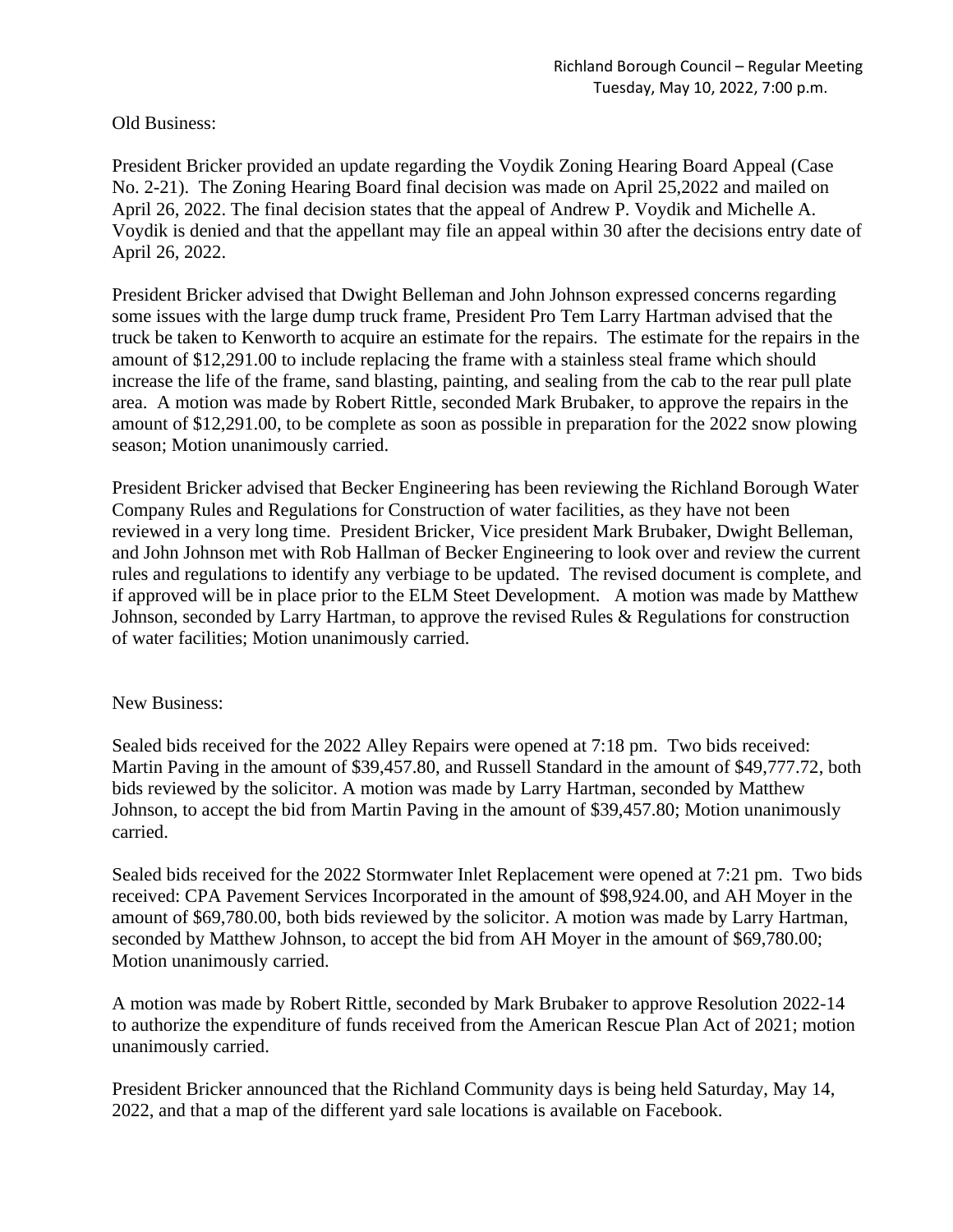A motion was made by Mark Brubaker, seconded by Larry Hartman to approve the inclusion of the Wreaths Across America flyer as submitted with the second quarter water bill; motion unanimously carried.

A motion was made regretfully by Mark Brubaker, seconded by Robert Rittle to accept the resignation of Assistant Roas Supervisor and Water Operator John Johnson as submitted; motion unanimously carried. President Bricker state that she wishes John Johnson the best of luck in his next adventure.

President Bricker stated that an insurance termination letter was provided to John Johnson to submit to his spouse's employer to be added to her insurance, the letter stated that his termination was voluntary, and he opted out of Mini Cobra offered to him. A motion was made by Mark Brubaker, seconded by Larry Hartman to ratify the Insurance Termination letter provided to John Johnson; motion unanimously carried.

A motion was made by Mark Brubaker, seconded by Larry Hartman to approve the Termination letter and PA Mini Cobra notice to be provided to John Johnson; motion unanimously carried.

President Bricker advised that effective May 13, 2022, the Borough needs a water operators license to continue operating the Boroughs water system and to remain compliant with government regulations. President Bricker stated that Dwight Belleman and herself reached out to our neighbors, Womelsdorf-Robesonia Joint Water Authority and Myerstown Water Authority, and Chris Strause has the exact license needed for the operation of the Richland Borough Water System. Chris Strause has been kind enough to offer to act as the Richland Borough Water Operator until a replacement for John Johnson is hired. President Bricker advised that Chris Strause will need to be added to the payroll as a part time employee while acting as the Water System Operator. President Bricker noted that Chris Strause did not want to receive any compensation and as a resident of Richland Borough he just wanted to help, however President Bricker feels that the water company needs to provide some compensation in case anything would happen in the future. A motion was made by Larry Hartman, seconded by Robert Rittle to approve to hire Chris Strause as the Richland Water Company's licensed water operator at a rate of \$350.00 per month; motion unanimously carried. President Bricker added that the average water operator makes greater than \$500.00 a month to hang their license, and that this is a huge help to the Richland Water Company and is thankful for the service Chris Strause is willing to provide.

President Bricker advised that Road Supervisor Dwight Belleman has vacation time coming up that was scheduled well in advance of this situation and preparing for any unexpected absence from work due to sickness or injury there should be part time help in place. President Bricker noted that to perform reservoir checks in Dwight's absence an operator is needed and that she consulted with Chris Strause for guidance on what rates should be paid in these situations. A motion was made by Mark Brubaker and seconded by Larry Hartman to approve to hire part time, as needed employees Dennis Miller & Dustin Miller of Womelsdorf-Robesonia Joint Water Authority at a rate of \$50.00 per reservoir check, \$25.00 per hour for water call outs, and \$15.00 per hour for grounds maintenance; motion unanimously carried.

President Bricker announced the Council will recess the Regular Session and enter Executive Session at 7:34 p.m. to discuss personnel matters.